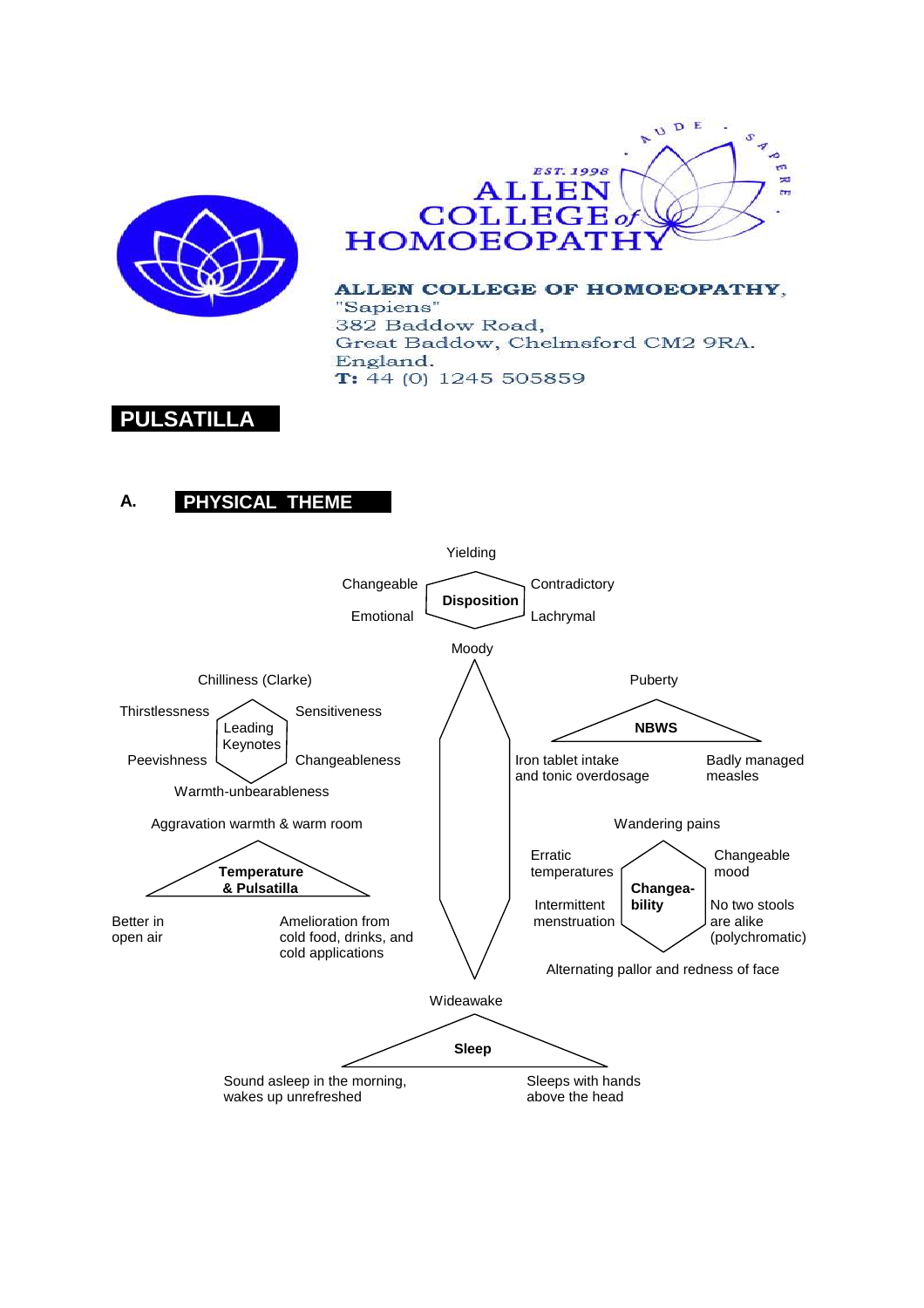#### **Physical Clinicals**:

- 1. Acute & Chronic Gastritis;
- 2. Acute & Chronic Gastro-enteritis (diarhoeas);
- 3. Acute & Chronic headaches;
- 4. Catarrhal symptoms including Sinusitis; Otorrhoea;
- 5. Menstrual disorders;
- 6. Menopausal symptoms;
- 7. Sleeping disorders;
- 8. Anaemia.

### **B. MENTAL ESSENCE**

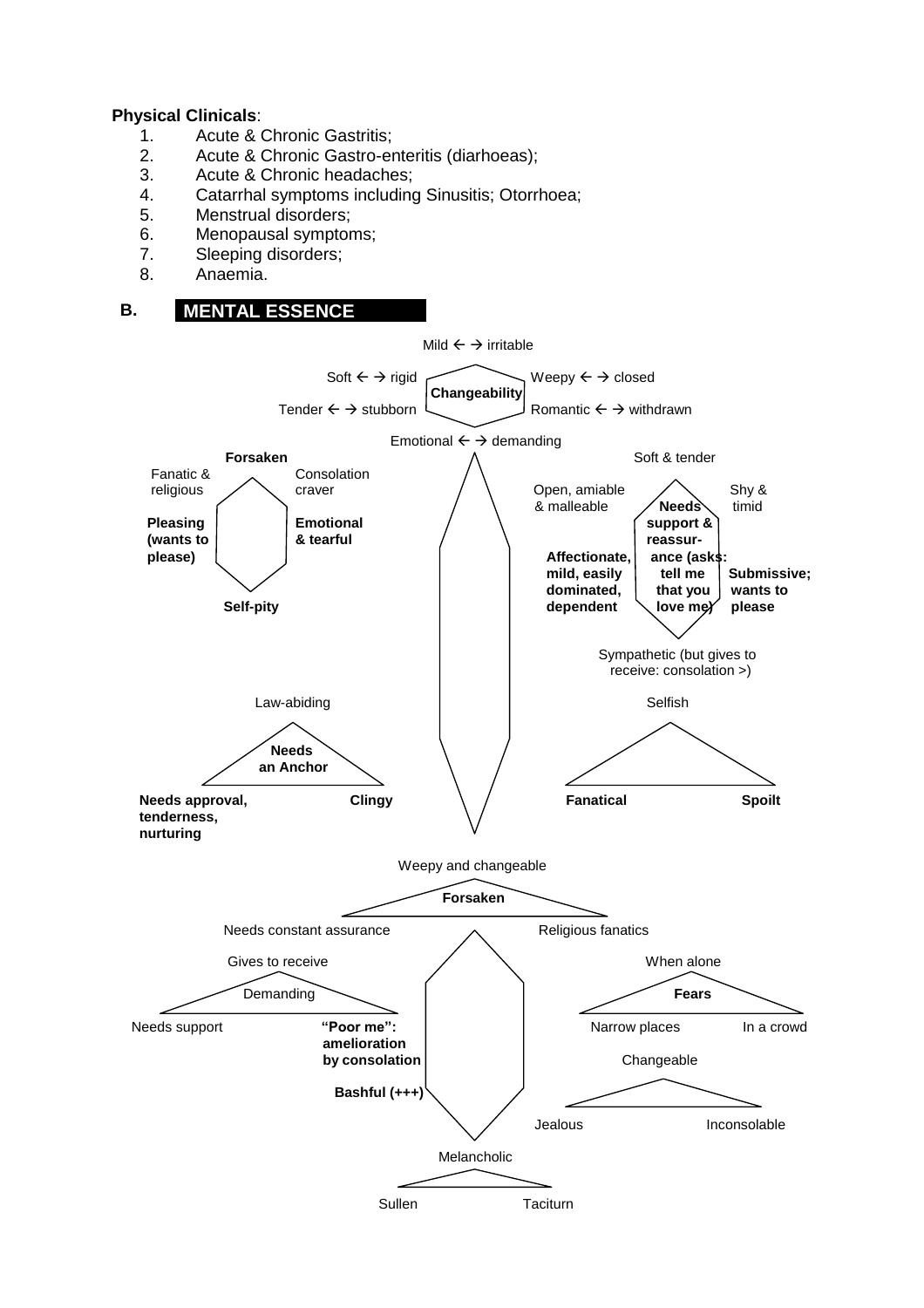